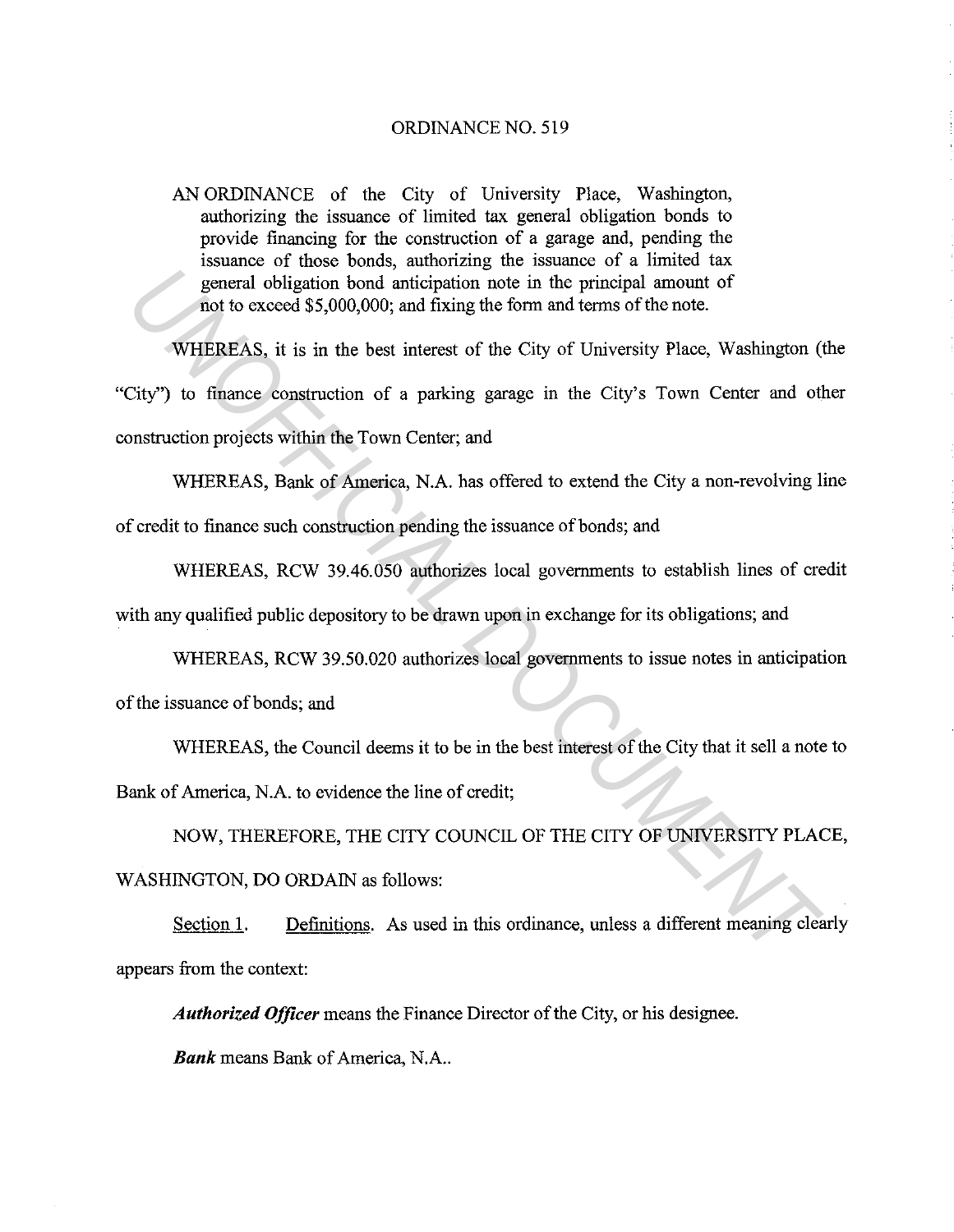*Bonds* means the Limited Tax General Obligation Bonds to be issued to pay and redeem the Note or any refunding note or notes.

*City* means the City of University Place, Washington.

*Council* means the general legislative authority of the City as the same shall be duly and regularly constituted from time to time.

*Note* means the not to exceed \$5,000,000 Limited Tax General Obligation Bond Anticipation Note, 2008 (Taxable) of the City issued pursuant to this ordinance.

*Note Account* means the Limited Tax General Obligation Bond Anticipation Note Account, 2008, established pursuant to Section 5.

*Note Registrar* means the Finance Director.

*Outstanding Principal Balance* of the Note means on any particular day the aggregate of all funds that the City has drawn from the Bank under the Note to that day, less the aggregate of all principal payments on the Note made by the City on or before that day.

*Prime Rate* means the rate of interest publicly announced from time to time by the Bank as its "Prime Rate." The Prime Rate is set by the Bank based upon various factors, including the Bank's costs and desired return, general economic conditions and other factors and is used as a reference point for pricing some loans. The Bank may price loans to its customers at, above or below the Prime Rate. Any change in the Prime Rate shall take effect at the opening of business on the day specified in the public announcement of a change in the Bank's Prime Rate. *Under* the state of the content and solven the state of the case of the case of the content and the state of the means the not to exceed \$5,000,000 Limited Tax General Obligation Bondicipation Note, 2008 (Taxable) of the

*Proposal* means the proposal letter dated March 10, 2008, submitted by the Bank to purchase the Note and attached as Exhibit A.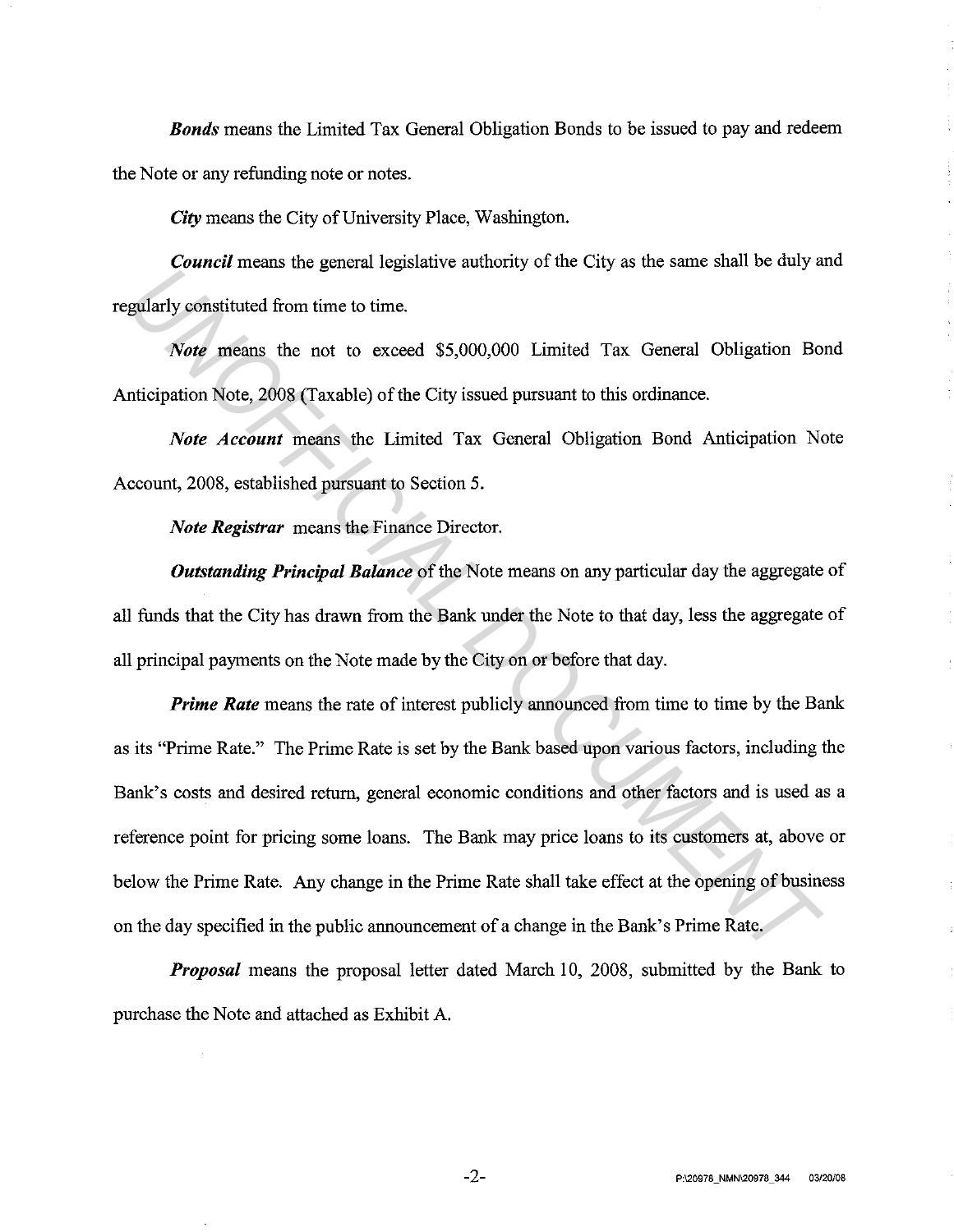*Request for Draw* means an oral or written request by an Authorized Officer for a draw from the non-revolving line of credit authorized to be established by this ordinance, all as more fully described in Section 3.

Section 2. Authorization of the Bonds. For the purpose of providing funds necessary to repay the Note, the Council shall issue Bonds in such amount and form and with such terms, as shall be determined by ordinance of the Council. The proceeds of the Bonds shall be paid into the Note Account and applied, together with other available funds, in amounts sufficient to repay the Note.

Section 3. Authorization and Description of Note. For the purpose of providing all or part of the money required to finance the construction of a garage within the Town Center in the City and other construction projects within the Town Center, and pay interest on and costs of issuing the Note pending the issuance of the Bonds, the City shall issue its Limited Tax General Obligation Bond Anticipation Note, 2008 (Taxable), in the maximum principal amount of not to exceed \$5,000,000. The Note shall be designated the "Limited Tax General Obligation Bond Anticipation Note, 2008 (Taxable)"; shall be issued in fully registered form; shall be numbered R-1; shall be dated as of its date of delivery to the Bank; and shall mature on December 31, 2009. **Example 2.** *Unitarization of the Bonds***</u>** For the puppes of providing thins lecess<br>
tepay the Note, the Council shall issue Bonds in such amount and form and with such terri<br>
shall be determined by ordinance of the Coun

The City may make incremental draws upon the Note in any amount, pursuant to a Request for Draw, on any business day during the term of the Note to carry out the purposes of the Note, subject to the limitations that the aggregate amount of all draws made upon the Note may not exceed \$5,000,000.

Pursuant to the Bank's Proposal, amounts drawn on the Note pursuant to a Request for Draw shall bear interest at a floating rate equal to the Prime Rate minus 1.85%.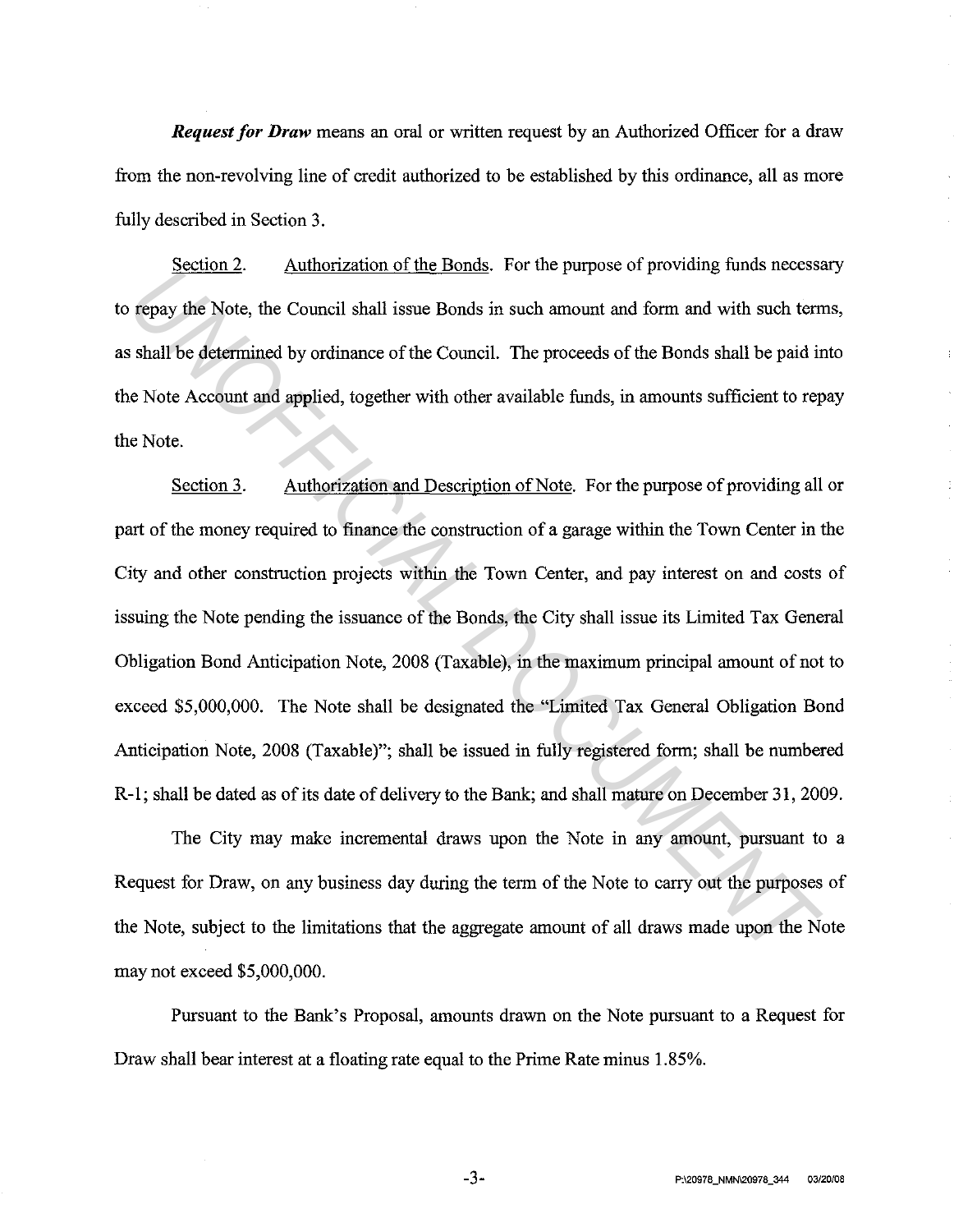Interest on the Outstanding Principal Balance of the Note shall accrue from the date such principal is drawn under the Note until paid. Interest shall be calculated on the basis of a 360-day year and the actual number of days elapsed. Interest shall be payable quarterly, on each June 30, September 30, December 30, and March 31, beginning June 30, 2008 and at maturity or upon prepayment. All principal on the Note shall be paid at maturity or upon prepayment. The unused balance of the non-revolving line of credit that is available to be drawn by the City shall be subject to a fee of 0.10% per annum, payable quarterly in arrears on each June 30, September 30, December 31, and March 31, beginning June 30, 2008. Such fee is calculated on the actual daily unused principal amount of the non-revolving line of credit for the quarter then ending. For purposes of this calculation, amounts drawn and subsequently repaid are considered "used." *UNDERTATE THAT DESCREMENT OF A CONDITERT AND DESCREMENT OF A DESCREMENT OF A DESCREMENT OF A DESCREMENT OF A DESCREMENT OF A DESCREMENT OF A DESCREMENT OF A DESCREMENT OF A DESCREMENTAT OF A DESCREMENTA OF A DESCREMENTA O* 

Principal of and interest on the Note shall be payable as described in Section 5 below. If the Note is not redeemed when properly presented at its maturity or call date, the City shall be obligated to pay interest on the Note at two percentage points above the rate specified above from and after the maturity or call date until the Note, both principal and interest, is paid in full or until sufficient money for that payment in full is on deposit in the Note Account.

Section 4. Designation of Officers to Make Request for Draws. The City Council has determined it to be in the best interest of the City that the Finance Director, or her or his designee, is authorized to make Requests for Draws against the Note in the amounts and at the times as she or he may determine, those draws to be made in accordance with the terms and provisions set forth herein, but no later than 1 :00 pm Pacific time on the day the draw is requested to be made. Requests for Draws may be made by telephone or facsimile of the City to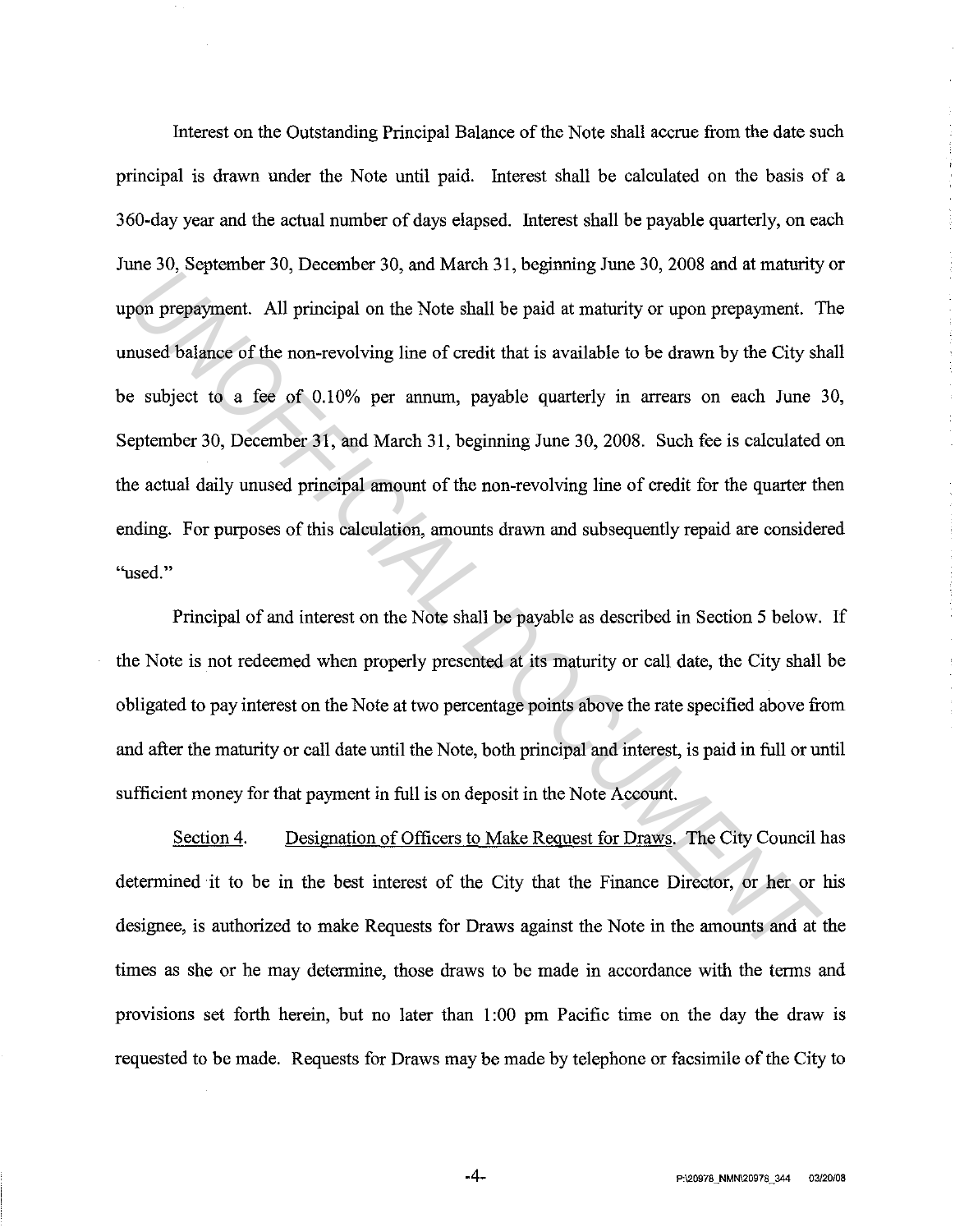the Bank and a transfer of funds shall be made immediately by the Bank to the City's account as determined by the Finance Director or his designee.

Section 5. Note Redemption Account and Security for the Note. A special account of the City to be known as the "City of University Place Limited Tax General Obligation Bond Anticipation Note Account, 2008" (the "Note Account") in the Debt Service Fund is hereby authorized to be created by the Finance Director. The Note Account shall be a trust account and shall be drawn upon for the sole purpose of paying the principal of and interest on the Note. Money on deposit in the Note Account not immediately needed to pay such interest or principal may temporarily be deposited in such institutions or invested in such obligations that are legal investments for City funds. Any interest or profit from the investment of such money shall be deposited in the Note Account. Any money remaining in the Note Account after payment in full of the principal of and interest on the Note maybe transferred to the general fund of the City, and the Note Account shall be closed. *Union Inc.* The Data Controllary Constrainty Calculation Note Account, 2008" (the "Note Account") in the Debt Service Fund is beneficiation Note Account, 2008" (the "Note Account") in the Debt Service Fund is beneficiatio

The City covenants that on or before the maturity date of the Note it will issue the Bonds, refunding bond anticipation notes, or a combination of the foregoing in an amount sufficient to pay the Note when due.

The Note is a general obligation of the City. The City hereby irrevocably covenants that it will levy taxes annually upon all the taxable property in the City without limitation as to rate or amount and in amounts sufficient, with other money legally available therefor, to pay the principal of and interest on the Note as the same shall become due. The full faith, credit and resources of the City are hereby irrevocably pledged for the annual levy and collection of such taxes and the prompt payment of such principal and interest. The pledge of tax levies may be discharged prior to maturity of the Note by making full provision for the payment thereof.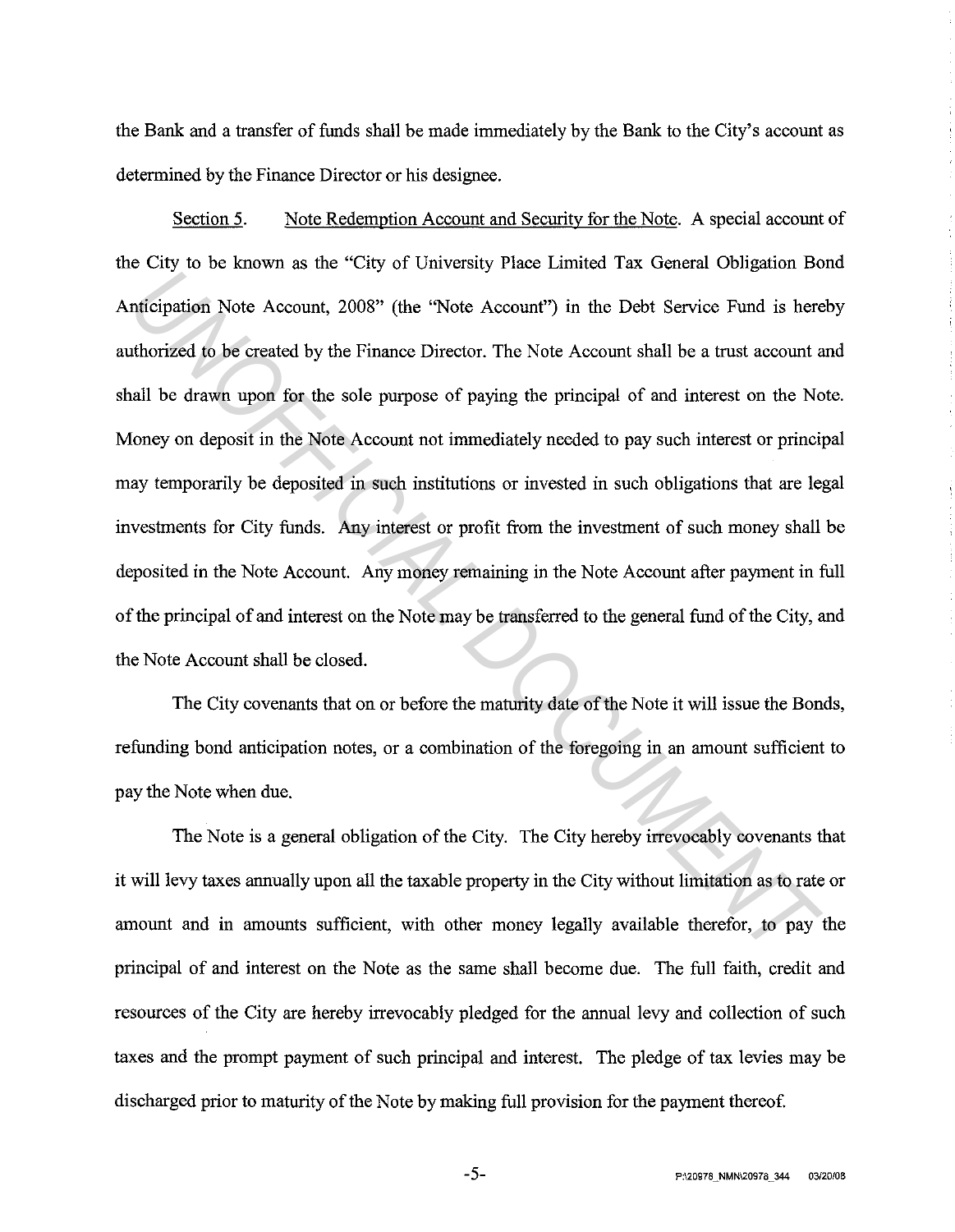Section 6. Application of Note Proceeds. Proceeds received from draws on the Note shall be deposited in the Note Proceeds Account in the Debt Service Fund and be used to construct the parking garage and pay costs of issuing the Note. Money in such account shall be invested in legal investments for City funds. Upon completion of such project or a decision not to complete any portion of the project, any remaining money in the fund shall be transferred to the Note Account or used for other capital purposes.

Section 7. Lost, Stolen or Destroyed Note. In case the Note shall be lost, stolen or destroyed, the Note Registrar may execute and deliver a new Note of like date and tenor to the owner upon the owner paying the expenses and charges of the City and upon filing with the Note Registrar evidence satisfactory to the Note Registrar that such Note was actually lost, stolen or destroyed and of its ownership thereof, and upon furnishing the City with indemnity satisfactory to the City. From a regard in vocalisms for every tames. Cpan complement of state projects of a constant in complete any portion of the project, any remaining money in the find shall be transferred exertived, the Note Registrar may exe

Section 8. Prepayment. The City may prepay the Note in whole or in part on any business day by paying the principal amount thereof to be prepaid together with accrued interest to the date of prepayment. If the Note is prepaid in full, interest shall cease to accrue on the date such prepayment occurs.

Section 9. Note Registrar. The Note Registrar shall keep, or cause to be kept, at the office of the Finance Director, sufficient records for the registration and transfer of the Note. The Note Registrar is authorized, on behalf of the City, to authenticate and deliver the Note in accordance with the provisions of the Note and this ordinance, to serve as the City's paying agent for the Note and to carry out all of the Note Registrar's powers and duties under this ordinance.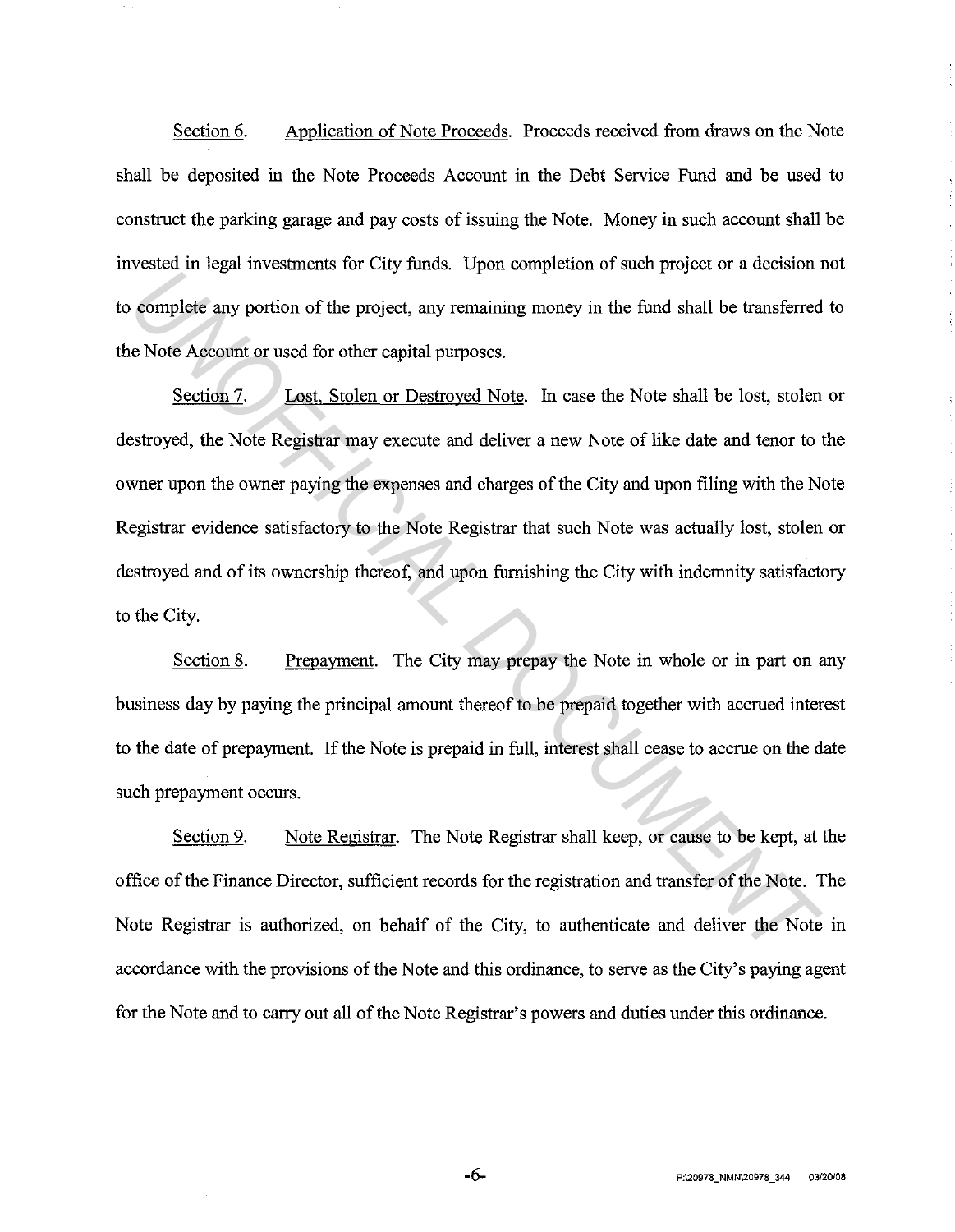Section 10. Form and Execution of Note. The Note shall be in substantially the following form:

## UNITED STATES OF AMERICA

 $N$ O.  $\frac{1}{s}$ 

## STATE OF WASHINGTON

# CITY OF UNNERSITY PLACE, WASHINGTON LIMITED TAX GENERAL OBLIGATION BOND ANTICIPATION NOTE, 2008 (TAXABLE)

REGISTERED OWNER: Bank of America, N.A.

MATURITY DATE: December 31, 2009

The City of University Place, Washington (the "City''), a municipal corporation organized and existing under the laws of the State of Washington, hereby acknowledges itself to owe and for value received promises to pay, but solely from the Note Account hereinafter identified, to the Registered Owner identified above on December 31, 2009, the principal sum of amounts drawn on the Note pursuant to a Request for Draw (with all such draws in the aggregate not to exceed \$5,000,000), from the date hereof. Each amount drawn pursuant to a Request for Draw under this Note shall bear interest at the Prime Rate minus 1.85%, as set forth in Ordinance No. 519 of the City, passed on March 17, 2008 (the ''Note Ordinance"). Interest on this Note shall accrue from the date money is drawn, pursuant to a Request for Draw, until paid and shall be computed on the Outstanding Principal Balance on the basis of a 360-day year and the actual days elapsed. Interest shall be payable quarterly, beginning June 30, 2008 and at maturity or upon early prepayment. Principal on this Note shall be paid on the Maturity Date identified above. Upon payment of this Note in full, the Registered Owner shall surrender this Note at the office of the City Finance Director for cancellation. Both principal of and interest on this Note are payable in lawful money of the United States of America. STATE OF WASHINGTON<br>
ISTATE OF WASHINGTON<br>
IMTEED TAX GENERAL OBLIGATION BOND ANTICIPATION NOTE, 2008 (TAXABLE<br>
EGISTERED OWNER: Bank of America, N.A.<br>
(ATURITY DATE: December 31, 2009<br>
The City of University Place, Washin

The City may prepay this Note in whole or in part on any business day by paying the principal amount thereof to be prepaid together with accrued interest to the date of prepayment. Interest shall cease to accrue on the date this Note is prepaid in full.

This Note shall not be valid or become obligatory for any purpose or be entitled to any security or benefit under the Note Ordinance until the Registration Certificate hereon shall have been manually signed by the Note Registrar. Reference is made to the Note Ordinance for definitions of capitalized terms.

This Note is issued pursuant to the Note Ordinance for the purpose of financing the construction of a garage in anticipation of the issuance of bonds, all in conformity with the Constitution and laws of the State of Washington.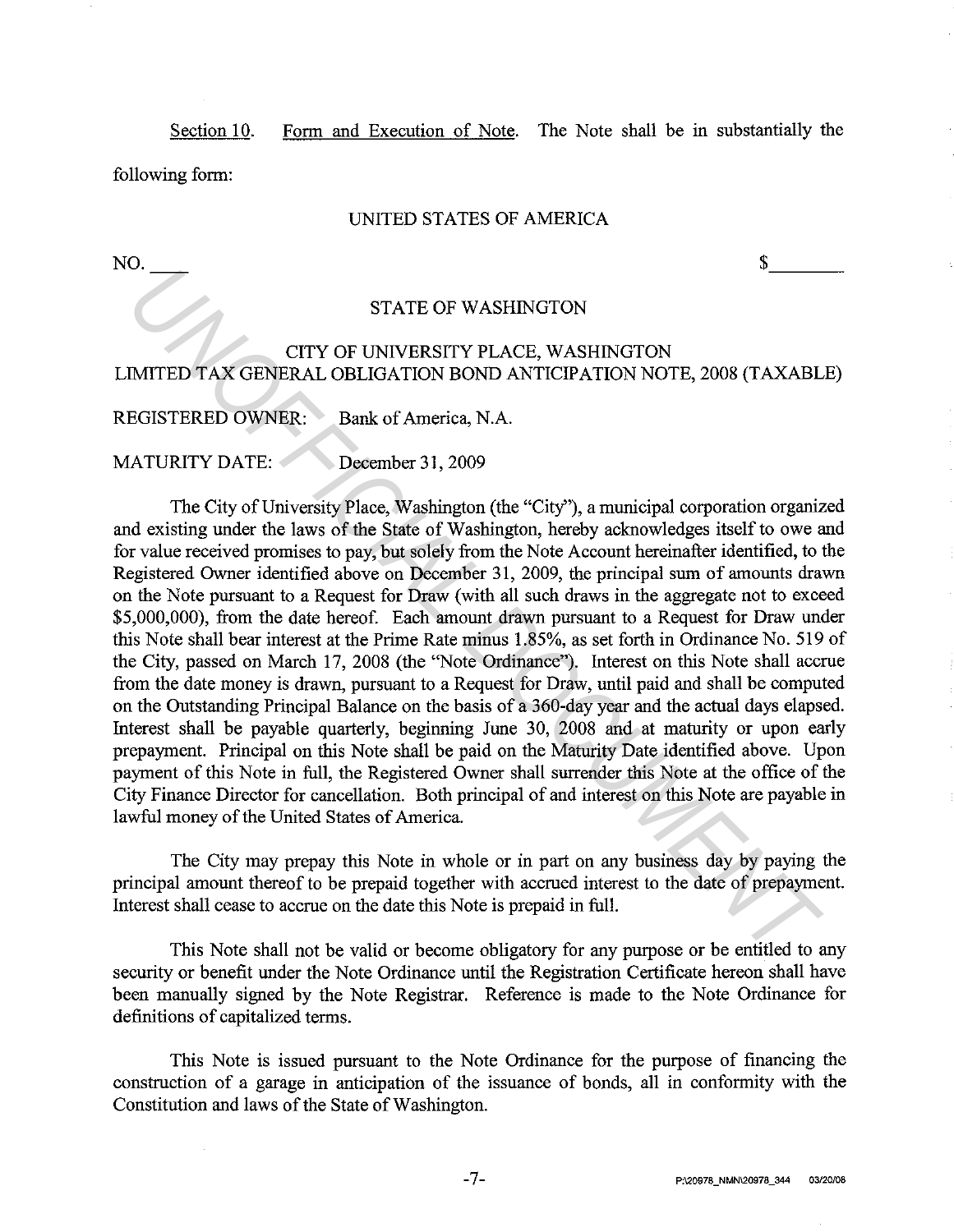The City has irrevocably covenanted that it will deposit in the Limited Tax General Obligation Bond Anticipation Note Account, 2008 of the City authorized to be maintained by the Note Ordinance, taxes levied, bond proceeds or refunding note proceeds, in amounts which, together with other moneys of the City legally available therefor, will be sufficient to pay the principal of and interest on this Note as the same shall become due.

It is hereby certified and declared that this Note is issued pursuant to and in strict compliance with the Constitution and laws of the State of Washington and ordinances of the City and that all acts, conditions and things required to be done precedent to and in the issuance of this Note have happened, been done and performed.

IN WITNESS WHEREOF, the City of University Place, Washington, has caused this Note to be executed by the manual or facsimile signature of the Mayor and attested by the manual or facsimile signature of the Clerk, and the seal of the City to be imprinted or impressed hereon as of the day of March, 2008.

[SEAL]

CITY OF UNIVERSITY PLACE, **WASHINGTON** 

By *Isl* manual or facsimile Mayor

ATTEST:

*Isl* manual or facsimile City Clerk

# REGISTRATION CERTIFICATE

This Note is registered in the name of the Registered Owner on the books of the City, in the office of the City Finance Director (the "Note Registrar"), as to both principal and interest, as noted in the registration blank below. All payments of principal of and interest on this Note shall be made by the City with full acquittance by the Note Registrar's wire transfer, made payable to the last Registered Owner as shown hereon and on the registration books of the Note Registrar at his/her address noted hereon and on the registration books of the Note Registrar. It is hereby certified and declared that this Note is issued pursuant to and in strophilance with the Constitution and laws of the State of Washington and ordinances of the C<br>
In did that all acts, conditions and things re

| Date of       | Name and Address of                                                      | Signature of            |
|---------------|--------------------------------------------------------------------------|-------------------------|
| Registration  | Registered Owner                                                         | Registrar               |
| 2008<br>March | Bank of America, N.A.<br>800 Fifth Avenue, Floor 34<br>Seattle, WA 98104 | <b>Finance Director</b> |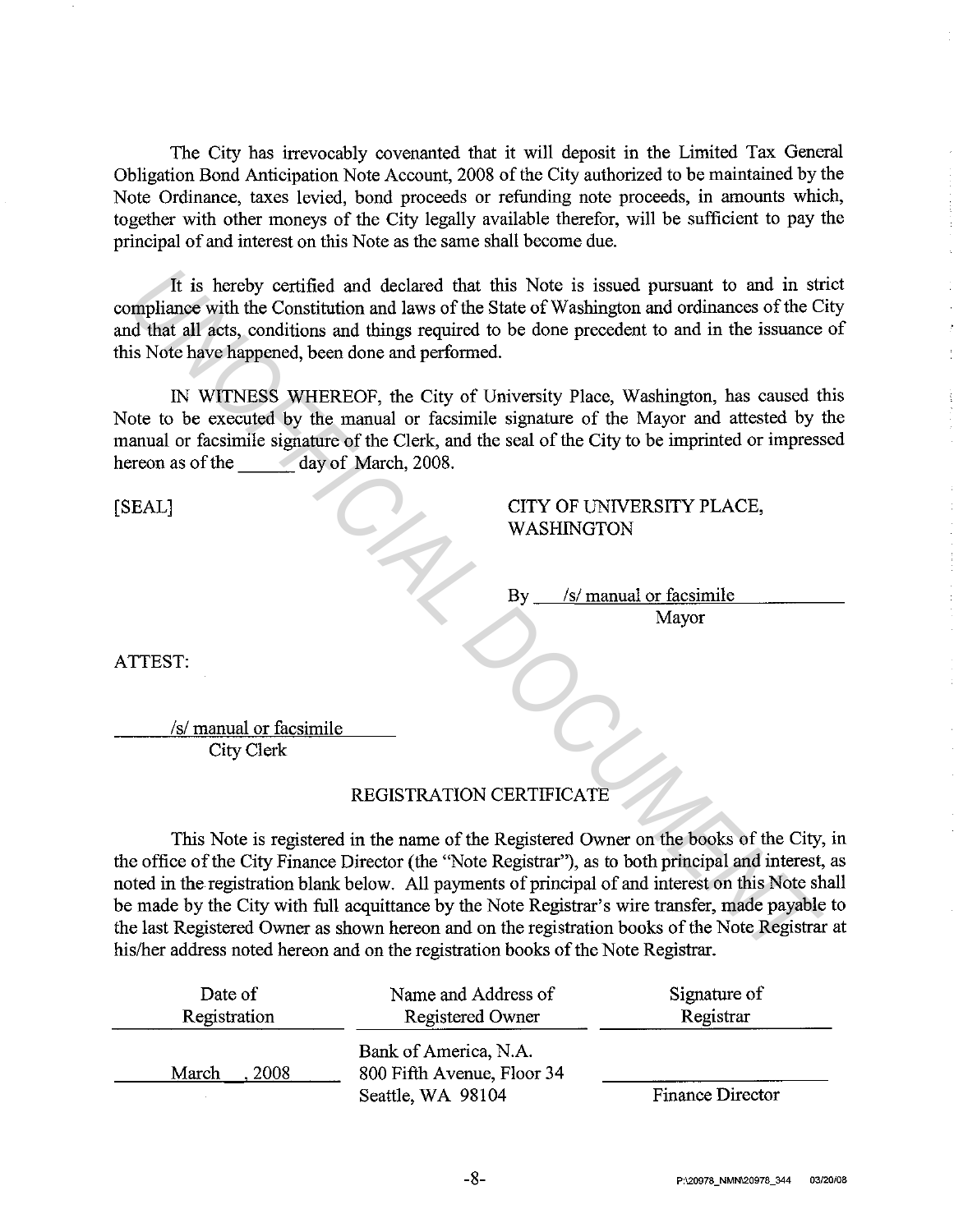Section 11. Execution. The Note shall be executed on behalf of the City with the manual or facsimile signature of its Mayor, shall be attested by the facsimile or manual signature of the City Clerk and shall have the seal of the City impressed or imprinted thereon.

If any officer whose signature appears on the Note ceases to be an officer of the City authorized to sign bonds before the Note bearing his or her signature is authenticated or delivered by the Note Registrar or issued by the City, the Note nevertheless may be authenticated, delivered and issued and, when authenticated, issued and delivered, shall be as binding on the City as though that person had continued to be an officer of the City authorized to sign bonds. Any Note also may be signed on behalf of the City by any person who, on the actual date of signing of the Note, is an officer of the City authorized to sign bonds, although he or she did not hold the required office on the date of issuance of the Note. *United stribes in the Set also algo the City,* the Note bearing this or the set allows the Set althorized to sign bonds before the Note bearing his or her signature is authenticated or deliver the Note Registrar or issued

Section 12. Sale of Note. The Council hereby authorizes the sale of the Note to the Bank pursuant to the terms of the Bank's Proposal attached hereto and authorizes the Finance Director to accept a binding offer from the Bank consistent with the Terms of the Proposal. Upon delivery of the Note, the City shall pay to the Bank a fee of \$2,500, and reimburse the Bank for its legal fees in an amount of not to exceed \$600, which payments shall be made by check, wire transfer or other mutually acceptable means.

Section 13. Information Provided to Bank. The City will provide the following information to the Bank: (1) audited financial statements within 10 days of publishing by the State auditor; and (2) the City's annual budget due within 30 days of adoption.

Section 14. Interest Rate upon Default. If there occurs any nonpayment of principal, interest, fees or other amounts when due under the Note or this ordinance, then the Bank at its option may increase the interest rate on the Note by two percentage points.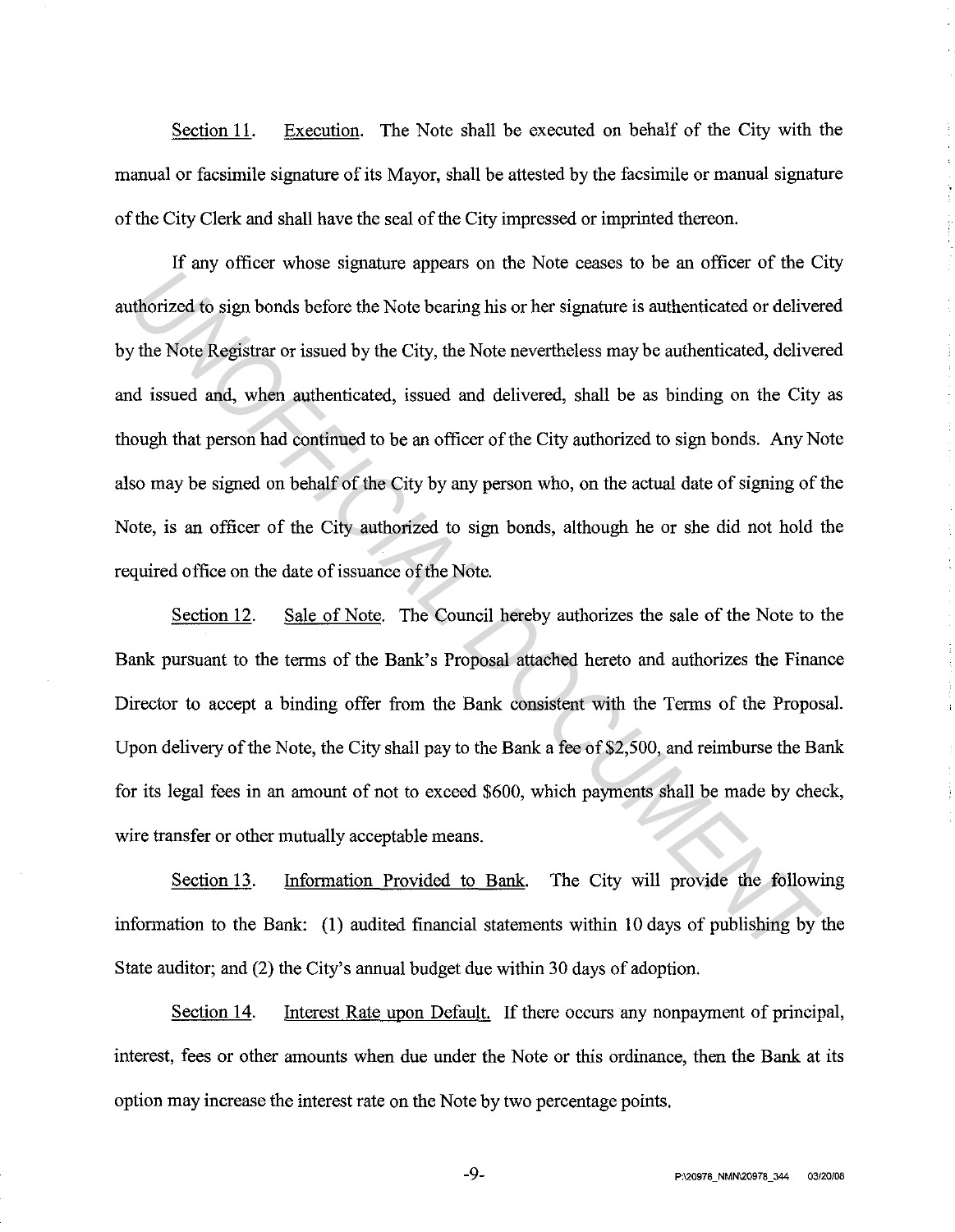Section 15. Ratification; General Authorization. The Finance Director and other appropriate officers of the City are authorized to take any actions and to execute documents as in their judgment may be necessary or desirable in order to carry out the terms of, and complete the transactions contemplated by, this ordinance. All acts taken pursuant to the authority of this ordinance but prior to its effective date are hereby ratified.

Section 16. Severability. If any provision in this ordinance is declared by any court of competent jurisdiction to be contrary to law, then such provision shall be null and void and shall be deemed separable from the remaining provision of this ordinance and shall in no way affect the validity of the other provisions of this ordinance or of the Note.

Section 17. Effective Date. This ordinance shall become effective five days after its passage and publication.

*UNOFFICIAL DOCUMENT*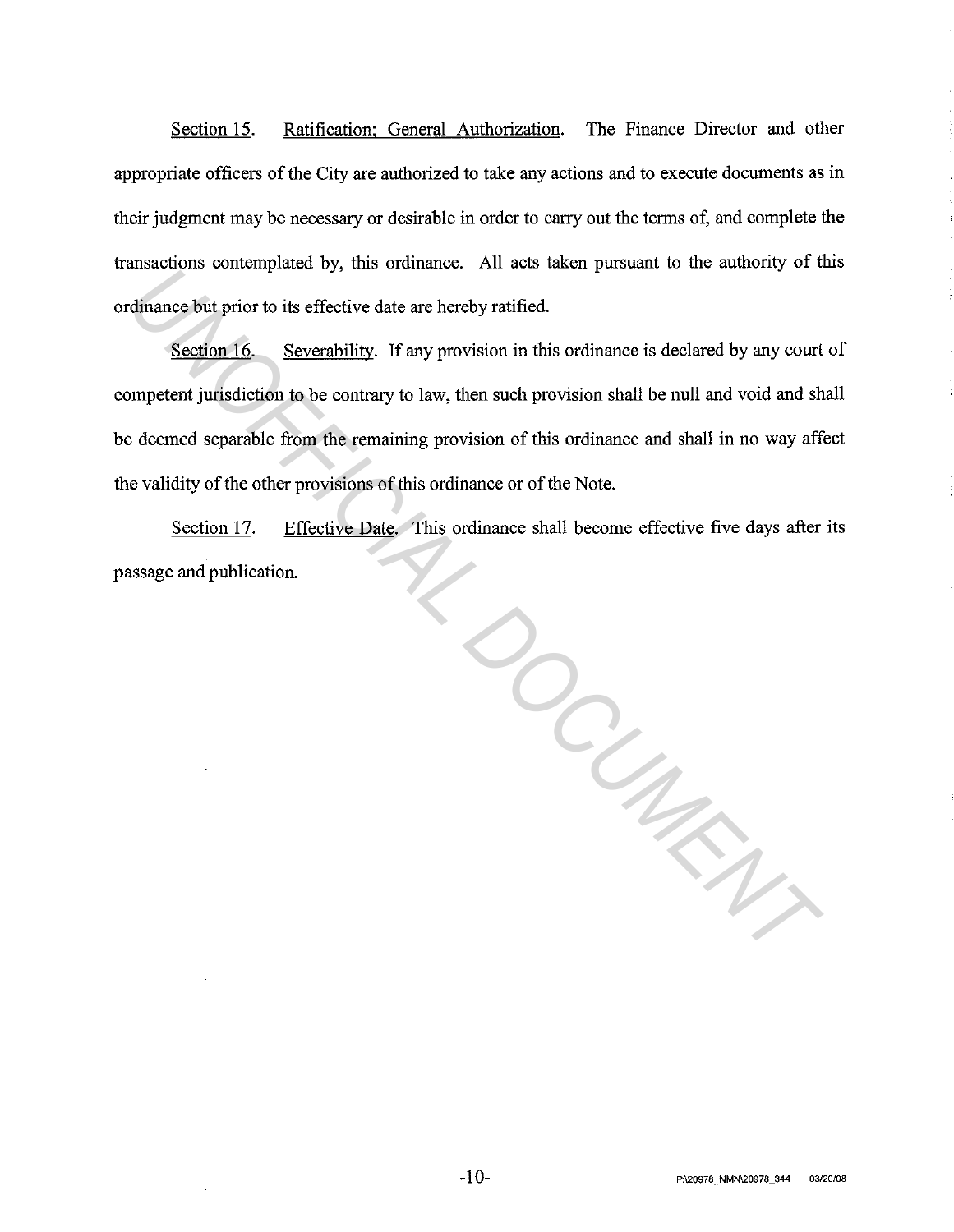PASSED by the Council of the City of University Place, Washington, at a regular meeting thereof, held this 17th day of March, 2008.

> CITY OF UNNERSITY PLACE, WASHINGTON

Mayor

WELLEST:<br>
THEST:<br>
PROVED AS TO FORM:<br>
THE CITY CLEAR DOCUMENT CLEAR CONTINUES ON THE CITY CLEAR.<br>
ULED WITH THE CITY COUNCIL:<br>
THE CITY COUNCIL:<br>
THE CITY COUNCIL:<br>
THE CITY COUNCIL:<br>
THE CITY COUNCIL:<br>
BUSHED:<br>
RED BY THE

APPROVED AS TO FORM:

FILED WITH THE CITY CLERK:

PASSED BY THE CITY COUNCIL:

PUBLISHED:

EFFECTNE DATE:

ORDINANCE NO.: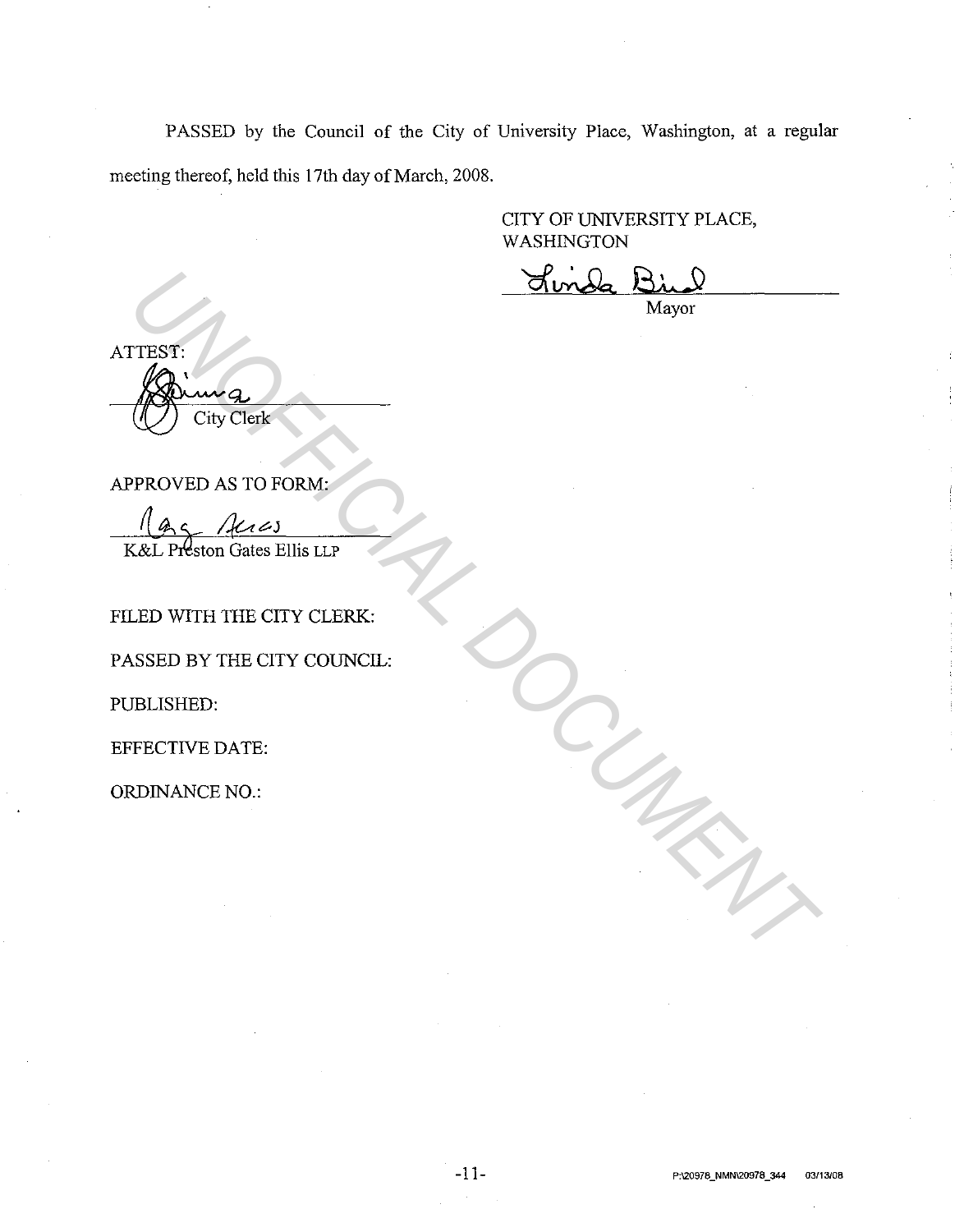### **CERTIFICATE**

I, the undersigned, Clerk of the City of University Place, Washington (the "City''), and keeper of the records of the City Council (herein called the "Council"), DO HEREBY CERTIFY:

1. That the attached ordinance is a true and correct copy of Ordinance No.  $\qquad \qquad$  of the Council (herein called the "Ordinance"), duly passed at a regular meeting thereof held on the 17th day of March, 2008.

2. That said meeting was duly convened and held in all respects in accordance with law, and to the extent required by law, due and proper notice of such meeting was given; that a legal quorum was present throughout the meeting and a legally sufficient number of members of the Council voted in the proper manner for the passage of said Ordinance; that all other requirements and proceedings incident to the proper passage of said Ordinance have been duly fulfilled, carried out and otherwise observed; and that I am authorized to execute this certificate. **ISONAL DEATER IS A THEORY OF THE CONDUCT AND MANUSE COUNCIL CONDUCT AND AN OF MANUSION CONDUCT THAT SAFE ONE CONDUCT AND AN OF MANUSION CONDUCT THAT SAFE ONE ONE CONDUCT AND WORK OF MANUSION CONDUCT AND MANUSION OF SUCH A** 

IN WITNESS WHEREOF, I have hereunto set my hand and affixed the official seal of the City this 17th day of March, 2008.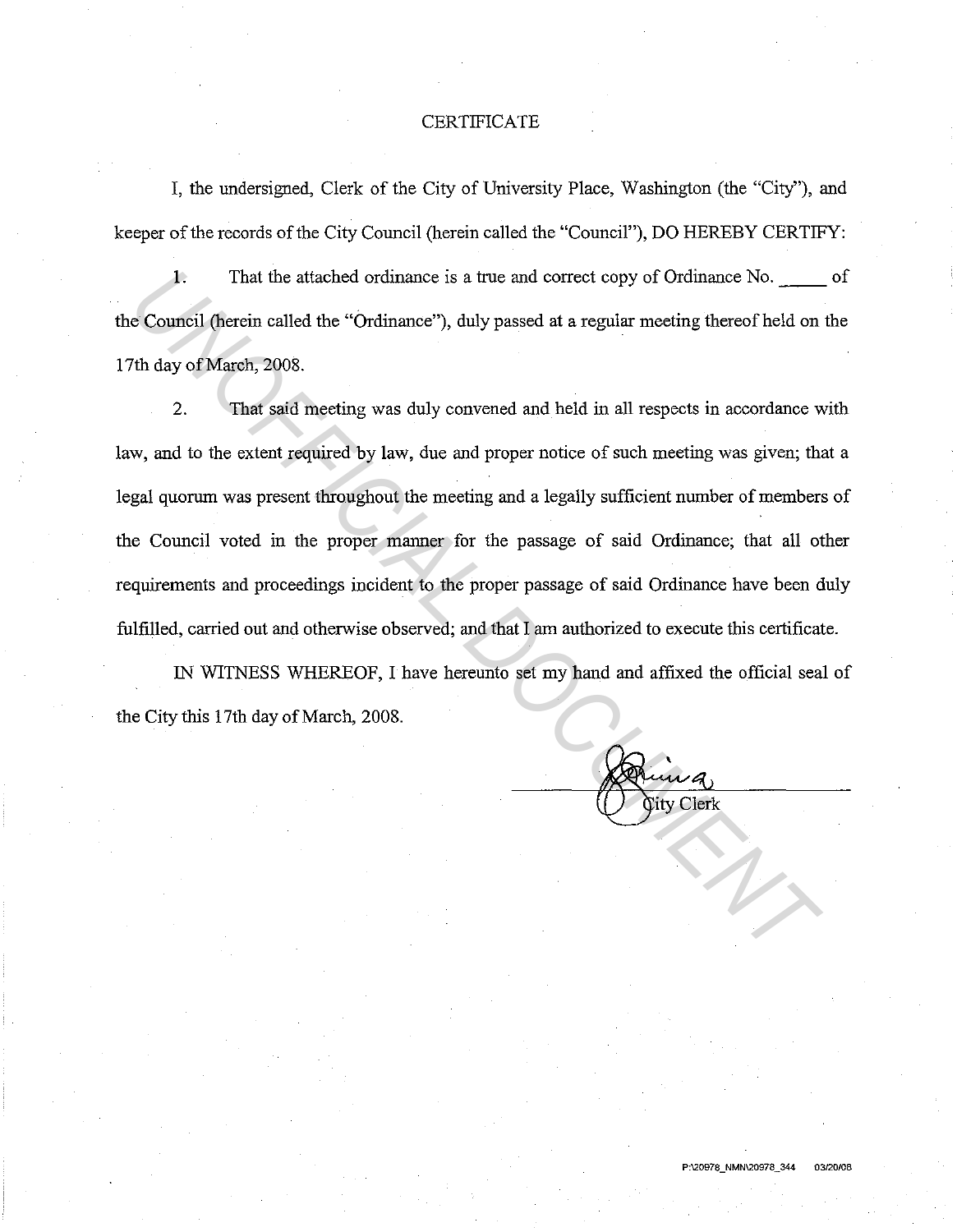

Nancy D. Nuerenberg Senior Vice President

Government Banking WA1-501-34-03<br>800 5<sup>th</sup> Avenue, 34<sup>th</sup> Floor Seattle, WA 98104

Tel 206.358.6279 Fax 206 .358.881 a nancy.d.nuerenberg@bankofamerica.com

March 10, 2008

Mr. Dave Layden Finance Director City of University Place 1101 D Street NE Aubum, WA 98002

Re: \$5,000,000 LTGO Non-Revolving Line of Credit (Taxable), Series 2008

Dear Dave:

Bank of America N. A. is pleased to provide the attached proposal for a new Non-Revolving Line<br>of Credit (the "Credit Facility") to the City of University Place. The Credit Facility will be used to<br>help finance the constru

The rates and terms for the Credit Facility are attached to this letter, as Exhibit A, Summary of Terms and Conditions. The terms and conditions are not all-inclusive, but generally describe the proposal offered to the City.

The terms of this letter are confidential and, except for disclosure on a confidential basis to the accountants, attomeys and other professional advisors retained by the City in connection with the products and services therein or as may be required by law (including any public meeting or public disclosure law), may not be disclosed by the City or any of such advisers in whole or in part to any other person or entity without our prior written consent.

We appreciate the opportunity to present you with this proposal. Please call me at (206)358-6279, or Tana Aardal at (206)358-8935, to discuss any questions or comments you may have.

Sincerely, Bank of America, N .A. Newcy Nueventrez

Nancy D. Nuerenberg, SVP Sr. Credit Products Officer

cc: Nancy Neraas, K&l Gales Tana Aardal, Bank of America Brennan Church, Bank of America *UNOFFICIAL DOCUMENT*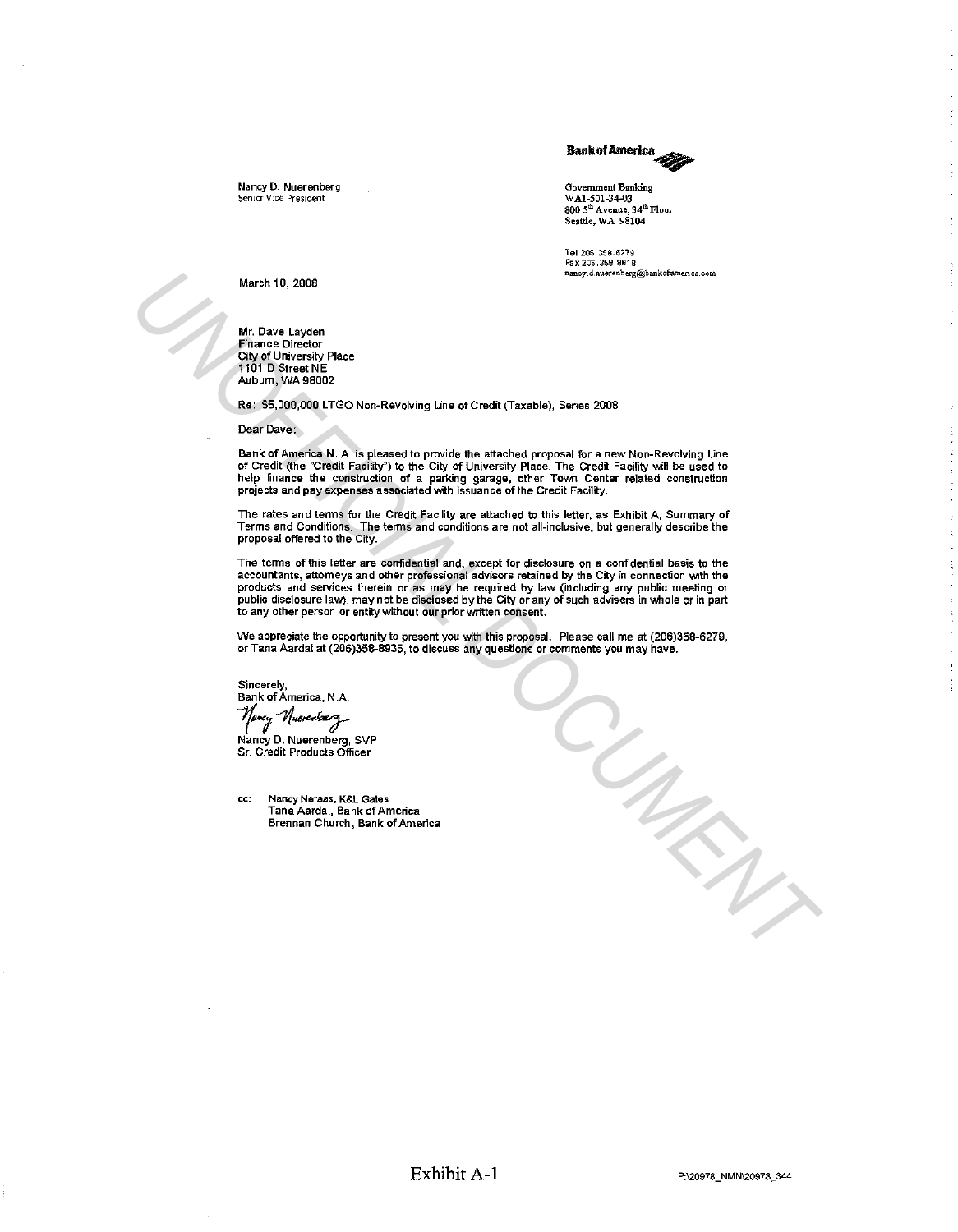City of University Place March 10, 2008 Page 2 of4



### Exhibit A Summary of Terms and Conditions (For Discussion Purposes Only) March 10, 2008

|  |                                  | 11101 VII 1 V, LVV                                                                                                                                                                                                                                                                                                                                                                           |
|--|----------------------------------|----------------------------------------------------------------------------------------------------------------------------------------------------------------------------------------------------------------------------------------------------------------------------------------------------------------------------------------------------------------------------------------------|
|  | <b>BORROWER:</b>                 | City of University Place (the "Borrower")                                                                                                                                                                                                                                                                                                                                                    |
|  | LENDER:                          | Bank of America N.A. ("Bank")                                                                                                                                                                                                                                                                                                                                                                |
|  | <b>PROPOSED CREDIT FACILITY:</b> | \$5,000,000 Non-Revolving Line of Credit - Limited Tax<br>General Obligation (the "Credit Facility"), Taxable.                                                                                                                                                                                                                                                                               |
|  | <b>SECURITY:</b>                 | Limited Tax General Obligation of the Borrower.                                                                                                                                                                                                                                                                                                                                              |
|  | <b>CLOSING DATE:</b>             | Estimated on or before March 31, 2008.                                                                                                                                                                                                                                                                                                                                                       |
|  | <b>MATURITY DATE:</b>            | Estimated on 12/31/2009.                                                                                                                                                                                                                                                                                                                                                                     |
|  | <b>PURPOSE:</b>                  | Interim financing which will be used to finance (a)<br>construction of a new parking garage, (b) other Town Center<br>related construction projects, and (c) costs associated with<br>issuing the Credit Facility.                                                                                                                                                                           |
|  | <b>INTEREST RATE:</b>            | A rate per year equal to Bank's Prime Rate, minus a spread<br>of 1.85%.<br>Indicative Rate based on the Prime Rate of 6.00% as of<br>March 10, 2008 is 4.15%.                                                                                                                                                                                                                                |
|  |                                  | Bank of America Prime Rate: The Prime Rate is the rate of<br>interest publicly announced from time to time by Bank of<br>America as its Prime Rate. Any change in the Prime Rate<br>shall take effect at the opening of business on the day<br>specified in the public announcement of a change in Bank of<br>America's Prime Rate. No minimum draw requirement on<br>Prime Rate borrowings. |
|  |                                  | All calculations of interest and fees shall be made on the<br>basis of actual number of days elapsed in a 360-day year.                                                                                                                                                                                                                                                                      |
|  | <b>ORIGINATION FEE:</b>          | 5 bps (\$2,500)                                                                                                                                                                                                                                                                                                                                                                              |
|  | UNUSED COMMITMENT FEE:           | Borrower agrees to pay Bank an unused commitment fee of<br>0.10% per annum, payable quarterly in arrears, calculated on<br>the difference between the maximum amount of the Credit<br>Facility and the average principal amount outstanding for the<br>preceding semi-annual period.                                                                                                         |
|  |                                  |                                                                                                                                                                                                                                                                                                                                                                                              |

 $\sim$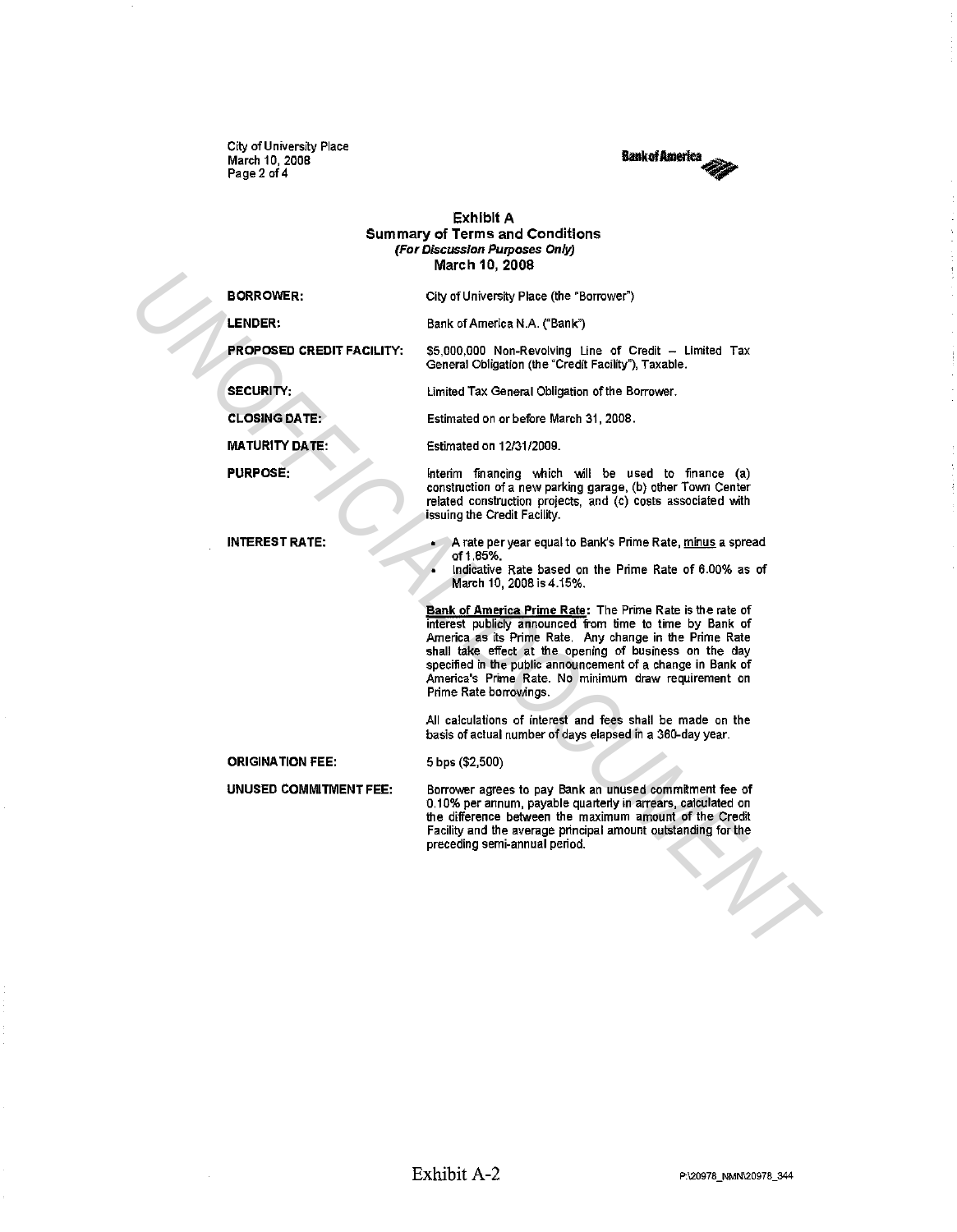City of University Place March 10, 2008 Page 3 of 4



REPAYMENT:

DRAW PROCEDURES:

COVENANTS:

PREPAYMENT FEES:

EVENTS OF DEFAULT:

FINANCIAL REPORTING REQUIREMENTS:

EXPENSES:

DOCUMENTATION:

Interest on the outstanding principal balance of the Credit Facility is payable quarterly in arrears and at Maturity

- Principal outstanding on the Credit Facility is payable in full at Maturity.
- Draws may be requested in amounts as needed in a sum of up to the total Amount of the Credit Facility.
- Draws may be requested on a same day basis, up to 1 pm.

Borrower covenants to levy and collect taxes in an aggregate amount sufficient to pay all costs of operation of Borrower, including repay the principal and interest on the Credit Facility.

None.

lf there occurs (a) any nonpayment of principal, interest, fees or other amounts when due, or (b) failure to maintain the tax exempt status of the Credit Facility, then the Bank may increase the interest rate spread by two percentage points.

- State Audit Report of the Borrower within 10 days of receipt from State auditor.
- Borrower's annual budget within 30 days of adoption by the City Counsel.

Borrower will pay all reasonable costs and expenses associated with the preparation and review of all documentation executed in connection with the Credit Facility, including Bank of America's attorneys' fees, whether or not the Credit Facility is closed; Borrower's outside legal counsel fees (subject to a cap of \$600.00); and any other costs associated with documenting and closing the Credit Facility.

All documentation, including the form of legal opinion to be issued by Borrower's legal counsel, is subject to review and approval by Bank of America's legal counsel.

Documentation to include:

- A unqualffied legal opinion of nationally recognized bond counsel, in form and substance acceptable to Bank and its legal counsel, that (i) the Ordinance and all documents related to the Credit Facility have been property adopted, authorized and executed; and Qi) the Ordinance and all documents related to the Credit Facility constitute a legally binding obligation of the Borrower, enforceable according to their terms (subject to standard exceptions). **UNAW PROCEDURES:**<br> **UNAW PROCEDURES:**<br> **UNAW PROCEDURES:**<br> **UNAW PROCEDURES:**<br> **UNAW PROCEDURES:**<br> **UNAW PROCEDURES:**<br> **UNAW PROCEDURES:**<br> **UNAW PROCESSION CONTINUATION:**<br> **UNAW PROCESSION CONTINUATION:**<br> **UNAW PROCESSION** 
	- A copy of the Ordinance passed by Borrower's City Council authorizing the issuance of the Credit Facility;
	- Receipt of the original signed Note at closing.